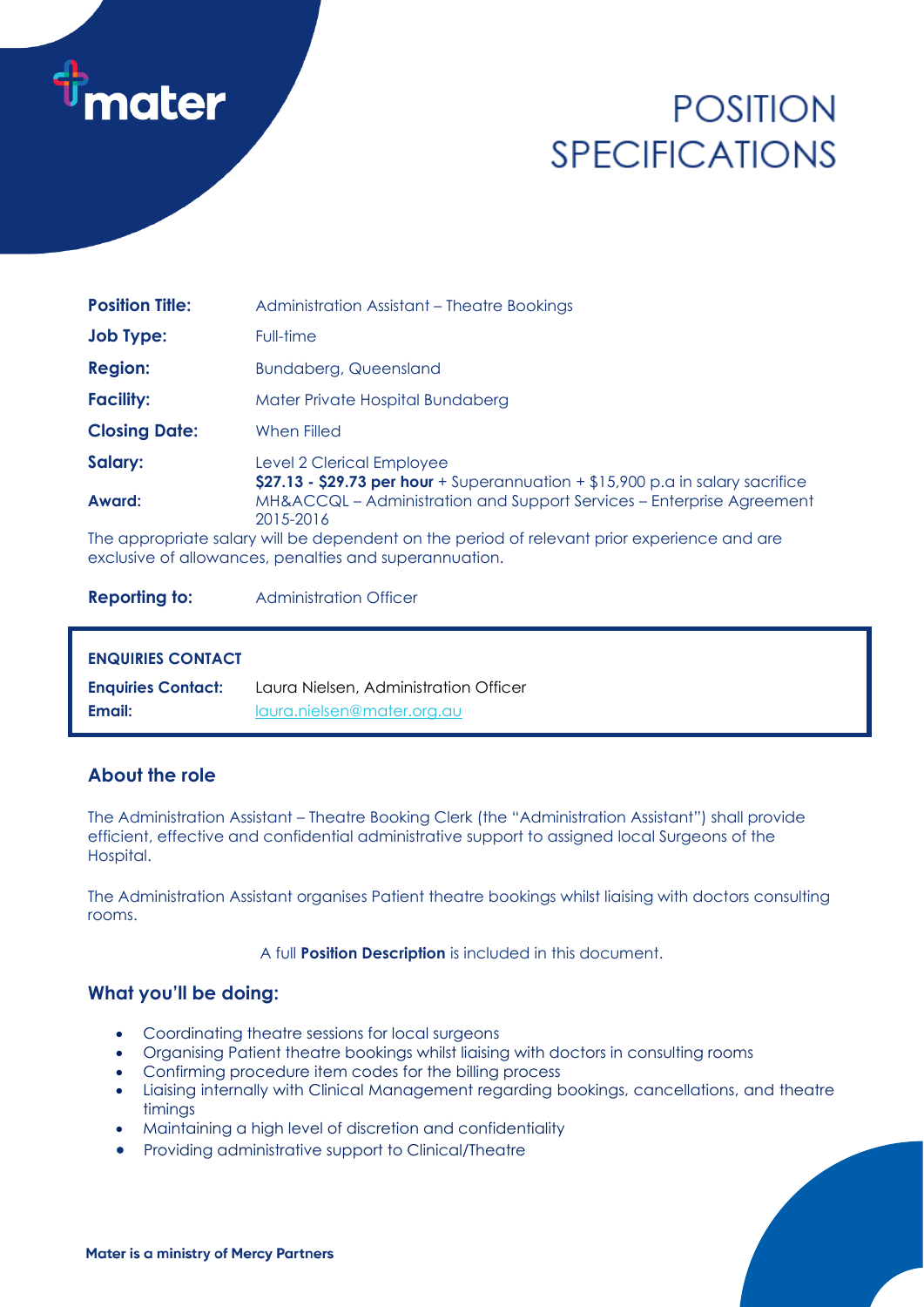# **About you:**

To be successful in the role you will need:

- Experience in providing medical administration support in a dynamic team
- Highly developed time management and organisation skills
- Attention to detail and accuracy in data entry
- Ability to prioritise and organise work efficiently and effectively within a busy, fast-paced, demanding environment
- High level of computer skills or the ability to quickly learn new systems.
- Exceptional telephone and people skills
- Ability to work with limited supervision

#### **Desirable:**

• Post-secondary qualifications in an appropriate discipline (e.g., Certificate III in Business – Medical Administration) or equivalent

# **Interested?**

#### **To apply: Follow the Apply Now link to SEEK.**

A conversation to respond to any queries regarding the role responsibilities, clinical and/or development opportunities and working arrangements can be arranged by emailing your request to Employment-CQ@mater.org.au

\*\*\***Mater will not accept CVs or introductions from Agencies except on invitation. Any unsolicited introductions will not be considered as valid for the duration of this campaign\***

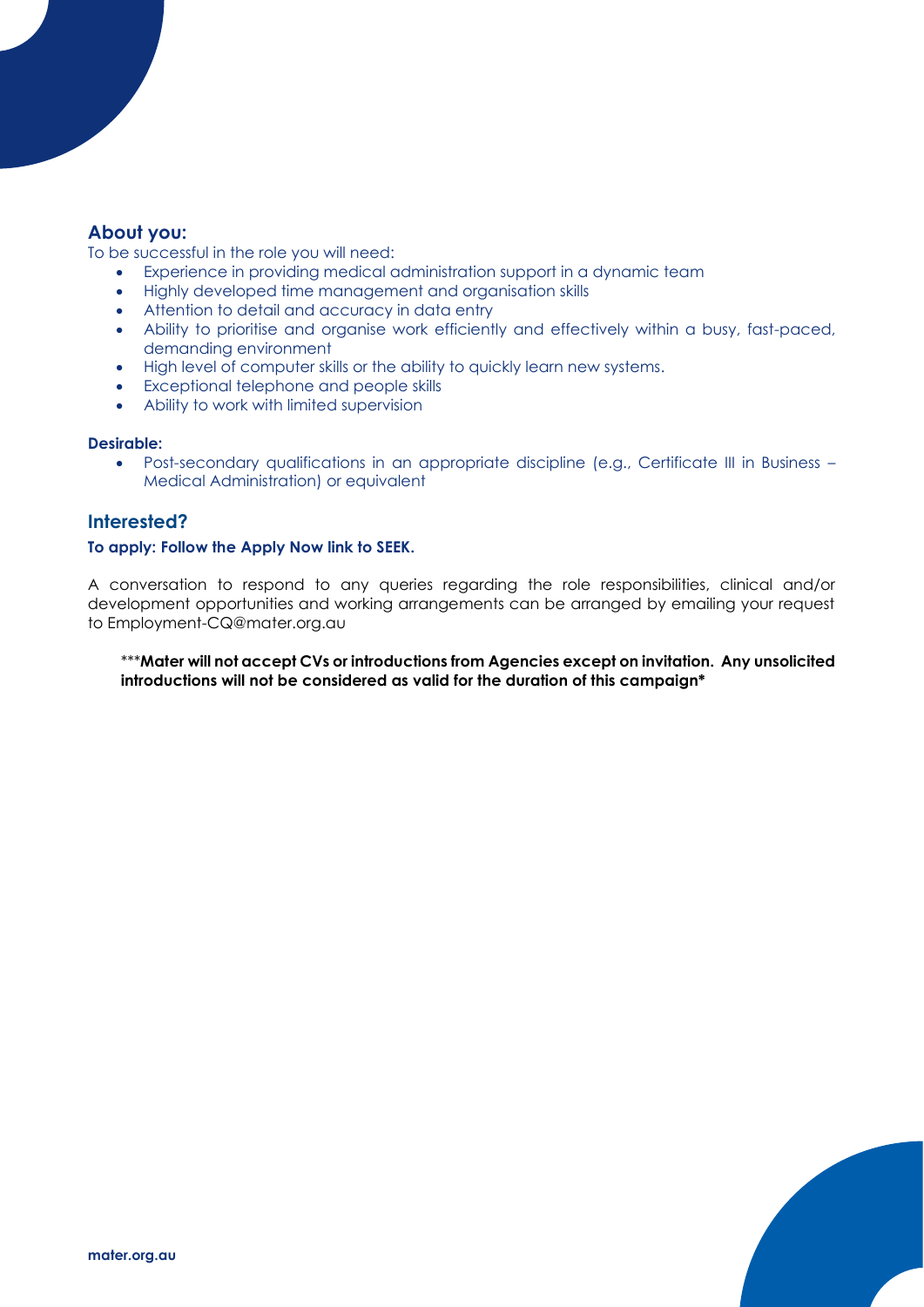

# **Position Description**

|                                         | <b>Position Title: Administration Support Officer</b> | <b>Agreement: Administration and Support</b><br>Services |
|-----------------------------------------|-------------------------------------------------------|----------------------------------------------------------|
| Location:                               | Mater Private Hospital Bundaberg                      | <b>Classification: Level 2</b>                           |
| <b>Ministry/Business Stream: Health</b> |                                                       | <b>Reports Authority: Administration Manager</b>         |

#### **Behavioural Standards:**

The Administration Support Officer shall adhere to the Mater behavioural standards that include the Mater Mission, Values and Code of Conduct as well as any other relevant professional and behavioural standards, translating these into everyday behaviour and action, and holding self and others to account for these standards.

#### **2.0 Position Statement:**

The Administration Support Officer shall undertake a range or combination of administrative activities and operations requiring the application of skills and experience with general knowledge of the work to be performed as a member of the central Administration team of the Hospital.

This Administration Support Officer will undertake specific functions and tasks that focus on maintaining a standard of exceptional customer service and positively enhancing the patient experience.

# **3.0 Key Effectiveness Areas:**

- 3.01 Mission & Values
- 3.02 Administration Support
- 3.03 Other Responsibilities

#### **4.0 Key Position Responsibilities:**

#### **4.1 Mission and Values**

- Promote and adhere to the Mission and Values of Mater Misericordiae Limited;
- Participate in Mater celebration and traditions; and
- Attend Mission in-service when required.

#### **4.2 Administration Support**

- Undertake all assigned duties, tasks and activities within scope of personal expertise and in accordance with relevant policies, procedures and verbal or written work instructions of the Hospital and/or Mater;
- Maintain contemporary knowledge of best practice initiatives and processes associated with assigned duties and tasks;
- Manage time effectively to meet task associated deadlines whilst ensuring that those associated with the patient care experience take priority;
- Identify efficiency and improvement opportunities and/or participate in any resulting change or implementation processes;
- Undertake any necessary training or development opportunities that fosters workforce flexibility through skill enhancement;
- Foster and maintain positive and professional relationships and partnerships with colleagues, internal and external stakeholders, patient and other customers;